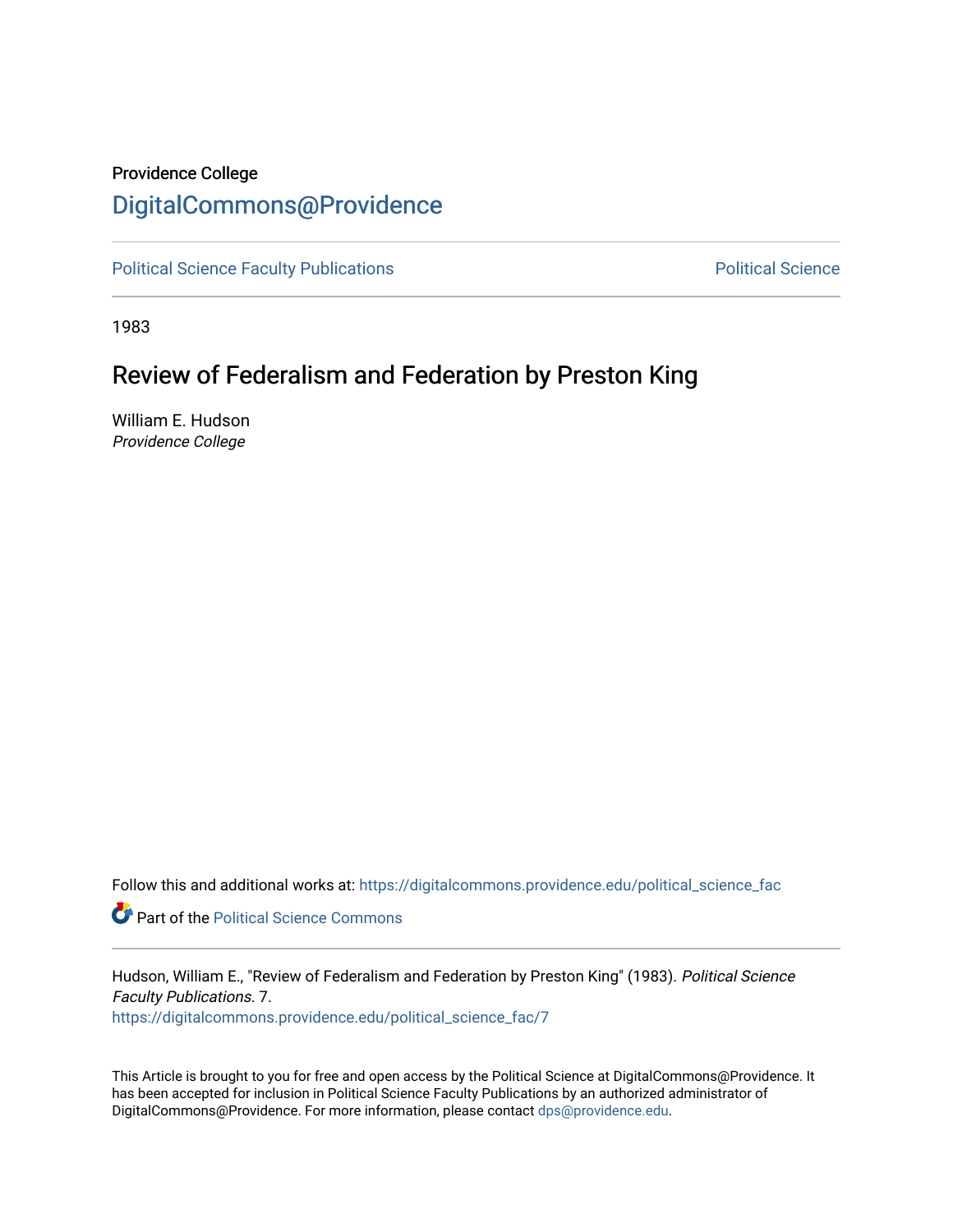philosophically oriented reader will find Hardin well versed in eighteenth- and nineteenth-century thought that he draws on frequently to illustrate the earlier understanding of specific theoretical situations and their likely results. Some formal theorists may be disappointed that Hardin does not develop his arguments more rigorously. However the breadth of insight and richness of empirically testable predictions more than compensate for the more general and less rigorous form of argument. There is much grist here, and it can be further refined by formal theorists, empirical researchers, and those seeking a general understanding of the eternal puzzles and paradoxes facing all humankind.

ELINOR OSTROM

Indiana University

## Federalism and Federation. By Preston King, (Baltimore: Johns Hopkins University Press, 1982. Pp. 159. \$18.95, cloth; \$6.50, paper.)

More than a decade ago William Riker subtitled a review essay "Does Federalism Exist and Does It Matter?" (Comparative Politics, October 1969, pp. 135-146). His answer was largely negative, concluding that federalism is a "legal fiction," and he admonished political scientists "to study the real forces in a political system." In spite of this advice, political scientists continue to study federalism (including Riker), and so it is appropriate that Preston King has seen fit to address once again the complex issues surrounding this concept.

King divides his "analytical theory" for federal union into discussion of federalism as political ideology and federation as a particular institutional relationship. As ideology, federalism has been favored by those who seek "diversity in unity" (p. 20) in political regimes. However, as King clearly shows, this notion is so ambiguous as to encompass a wide variety of specific and contradictory political programs. He analyzes three varieties of federalist ideology: as an argument for centralization in The Federalist; as an argument for decentralization in the diverse theories of Prodhoun, Calhoun, Bakunin, and Kropotkin; and as a means of political power balance. Federalism's use on behalf of such divergent purposes makes it useless as a label for a coherent ideology.

King's attempt to establish "a defensible convention relating to the nature of federation" (p. 14) is the more interesting and innovative part of this book. Before useful empirical work can be done to see if federation matters, improvement must be made to existing approaches for distinguishing federations from nonfederations. Those who define federations in terms of a contract between territorial regions and a central government imply more of a degree of equality and volunteerism in the relationship than actually exists in practice, as shown dramatically by the American Civil War. King also finds wanting the more common method of distinguishing federation in terms of degree of decentralization or local autonomy. Since all central governments provide at least some autonomy to local units ("the whole idea of a 'unitary' state would appear something of a myth," p. 126), some unambiguous, objective criteria are needed for distinguishing how much and what kinds of decentralization result in federation. King does not think that such criteria exist or can be provided, and, in practice, "there is no observed degree of centralization/ decentralization which commonly and distinctly marks off federations from so-called unitary states or empires" (p. 126). Therefore, he has no use for the conventional textbook distinction between federal and unitary states that obscures real empirical differences such as the fact that "federal USA in . . . 1970 was far more centralized . . . than was the 'unitary' British Empire in . . . 1920" (p. 139).

Although some might be persuaded by this analysis to discard federation as a useful scientific concept, King proposes instead a new definition. Federations are to be distinguished "solely by the fact that its central government incorporates regional units into its decision procedure on some constitutionally entrenched basis" (p. 77). Critical to the notion is the requirement that "regional representation at the centre cannot be easily altered, as by resort to the bare majoritarian procedure which serves normal purposes. . ." (p. 143). Accordingly, the United States is a federation because of equal state representation in the Senate, which cannot be altered without resort to the constitutional amendment procedure. King intends this definition to be of "a constitutional kind . . . whether these arrangements are written on paper or firmly imprinted on men's minds" (p. 145), but he is careful not to leapfrog into any empirical conclusions.

Thus, King has embraced enthusiastically the legal fictions that define federations as the best approach for finding out if they matter. Most readers should be persuaded that King's approach is likely to permit a more objective classification than the other approaches he discusses. (Although many will object that, for some hard cases, determining what constitutes "constitutionally entrenched" representation is difficult, as in the French cumul des mandats. King could help his case by a more complete list of examples.) However, many readers, unlike King, will also find